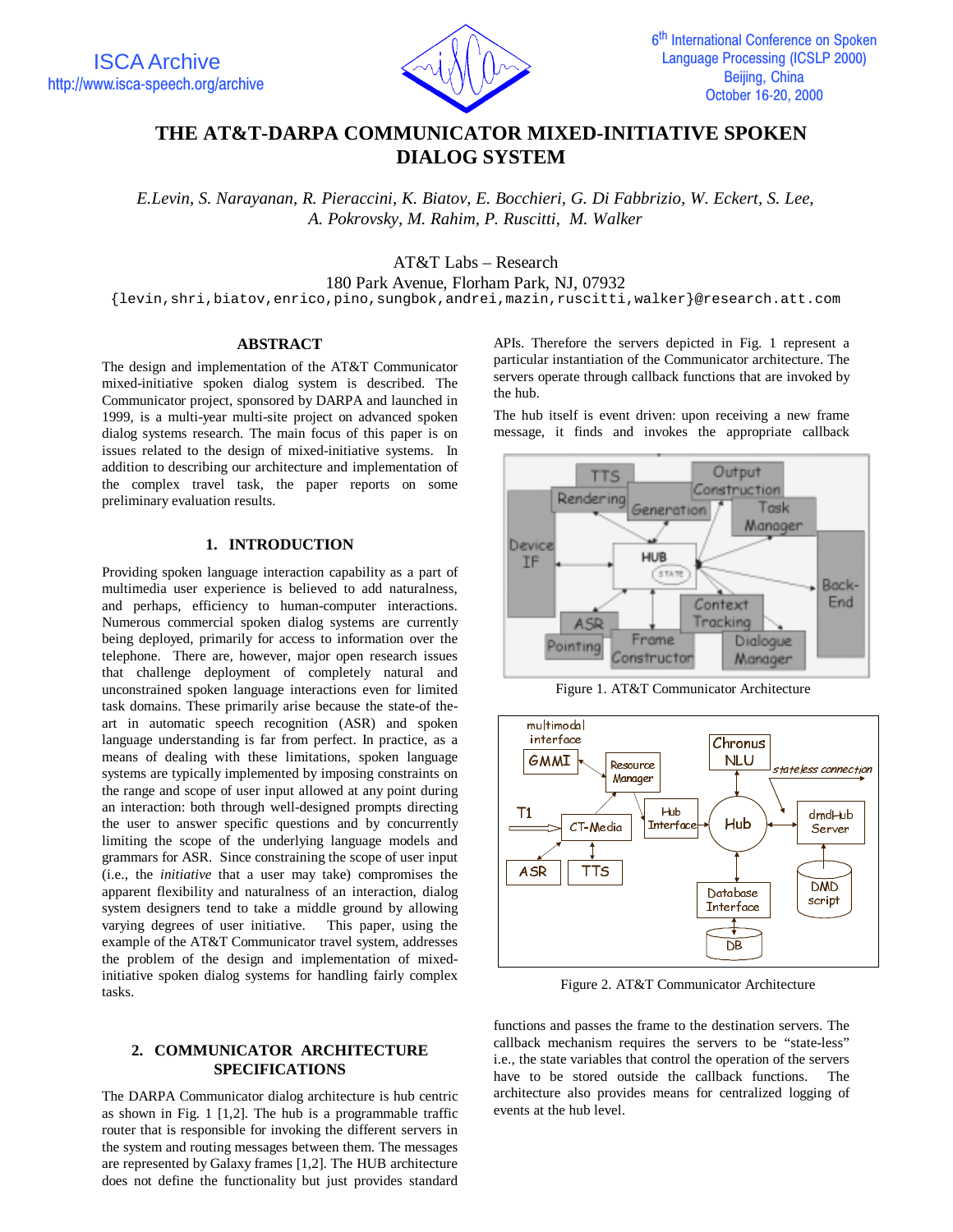## **3. THE AT&T COMMUNICATOR COMPLIANT ARCHITECTURE**

Figure 2 shows AT&T's implementation of the communicator-compliant architecture. The computer telephony is handled by an ECTF-standards compliant platform, CT Media. We use an application independent middleware, called the Application Resource Manager (ARM) [9] that controls both the I/O devices (telephony, multimodal interfaces) and I/O resources (ASR, TTS, GUI managers). The CT Media platform is versatile and supports multichannel traditional telephony. It has been extended to support multimodal services as well as IP telephony. In our implementation the hub controls the dialog manager, spoken language understanding, backends and other servers (e.g. timer) and talks to I/O resources and devices through the ARM.

# **3.1 SYSTEM COMPONENTS**

**ASR and TTS**: We use the AT&T Watson continuous speech recognition engine [4] that supports audio barge-in capabilities. We use generic context-dependent acoustic models for telephone speech recognition. The Watson recognizer supports both stochastic and rule-based grammars. We also use the AT&T Next Generation text-to-speech system [5] for generating the system responses on the fly.

**Backend**: One of the goals of the Communicator architecture is to accommodate "plug-and-play" i.e. exchange and sharing of system components. The AT&T system uses the flight server developed at the University of Colorado [3]. The server gets real-time travel data by scraping a commercial website and stores in a local database (SYBASE). The caching mechanism reduces the amount of time spent on web access during an interaction.

**Timer**: A timer server was implemented to output frames to the hub at specified time intervals. This server is invoked when the dialog manger requests the hub to make a database query. If the output of the timer precedes the results of the database query, the dialog manager can take an appropriate action e.g., inform the user the status of the database query.

**Spoken Language Understanding (SLU):** We use the CHRONUS SLU system [7] that was adapted as a hub server.

**Dialog Manager:** The dialog manager controls the application. It decides when to invoke other modules (SLU, I/O decisions, database queries etc). The dialog manager is implemented as an interpreter for a scripting language that permits easy manipulations of frame-like structures. The nature of the dialog management is inherently context dependent i.e., the dialog manager's current action may depend on events in the history of the dialog. But since the hub servers are invoked through callback functions special effort has to be made by the dialog manager server to preserve the history of the dialog to be used in the next callback in that session. This could be accomplished manually by the application designer, for example, saving key dialog variables in global memory and reading them during the next callback invocation. Our dialog manager provides this feature automatically. The interpreter keeps track of its own state e.g., the value of variables, the execution stack etc., and saves

it automatically when it returns. During the next callback, the interpreter loads the same state, and resumes execution from where it left off in a seamless manner.

## **4. MIXED-INITIATIVE DIALOG STRATEGIES**

**System-initiative vs. Mixed-initiative dialogs.** System initiative dialogs are ubiquitous in numerous IVR and several recently deployed commercial speech services. In system initiative dialogs, the flow of the interaction is completely controlled by the system. At each point in such dialogs, the system expects and will accept only a limited number of possible responses. The other extreme is user-initiated dialog systems. In such systems (for example, ATIS, AT&T "*How may I help you*?"[10]), the system responds to any user request without trying to constrain the expected input from the user in any way. For example in the original air travel domain (ATIS) system, a correct response to a user's query "show me the flights" would be to retrieve and show the user the entire flight database. The idea of mixed-initiative systems is to combine the flexibility of a user-initiative system with the constrained problem-solving nature of a system-initiative system. For example, a reasonable response to the query "show me the flights" could be "please tell me where you would like to fly".

**Designing dialog strategies**. The most common model for implementation of system-initiative dialogs is a tree wherein the root node is the opening prompt. The number of branches from each node corresponds to the number of different types of response the system allows the user to input at that point in the dialog. Since mixed-initiative systems permit the user to change the course of the dialog at any point, the number of possible inputs at any point during the dialog (and hence the branching factor of the tree) is prohibitively large. We implemented the mixed-initiative strategy using the sequential decision process model [8]. This model is based on the definition of dialog *state* and dialog *actions*. Dialog actions correspond to the interactions of the system with the outside world e.g. users, backends and timer server. Dialog state represents the knowledge that the dialog manager keeps (the values of all relevant variables) at any point in the dialog in order to determine the next action i.e., what to say to the user and what to expect from the user. The sequential decision process describes the operation of the dialog manager as follows:

Initialization: start from initial state

Iterate until done (final state is reached)

NextAction: Choose and perform next action

Get new input

NextState: Update state with new input

In the implementation of the Communicator system the actions were interactions with the user or backends; the inputs came either from ASR (user input), database query results or the timer server (when query results were not ready). The development of the strategy focused on the two main functions: NextAction and NextState.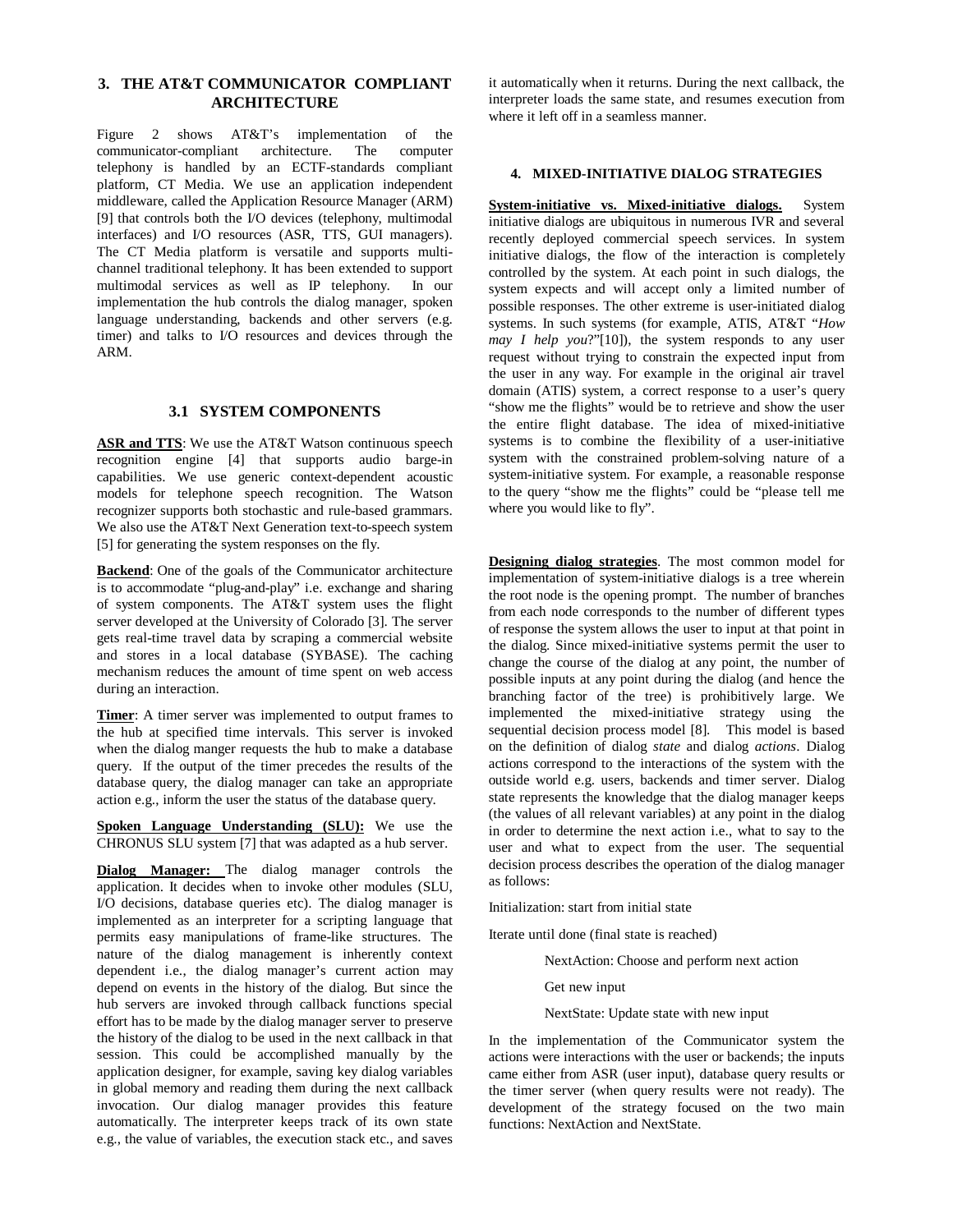**ASR Performance**. In addition the more complex dialog strategy design, mixed-initiative systems pose challenges for ASR. In system-initiative dialogs, the grammar (or language models) can be constrained to the few possible inputs expected at that point in the dialog thereby increasing the likelihood of the underlying ASR performance. Mixedinitiative systems, in general, need to be able to process a wider range of inputs capturing possible user initiatives. This means larger and more complex language models and hence reduced ASR performance. Given the state-of-the-art in ASR technology, mixed-initiative system design needs to trade-off between the degree of initiative allowed and ASR performance.

#### **4. THE TRAVEL TASK**

 The main application for the DARPA Communicator project was the implementation of the complex travel task. The goal of the travel system is to provide a wide range of travelrelated services including multi-leg flights, hotel and car arrangements. We implemented the system following a mixed-initiative model as explained in the previous section.

**Dialog Strategy**. The functional flow of the dialog is as follows:

**Sign in:** In this stage, the user can sign in using his pin (obtained through web registration) upon which the user's profile will be retrieved. The profile has information about user preferences for departure location, airline, hotel and car rental companies, and meal and seat options, all of which that are instantiated as defaults during the dialog. The user is also provided an option to sign in as a guest user.

**Flight Planning** consists of the following two stages for each leg of the trip.

*1. Information gathering*: The system solicits from the user mandatory information required for enabling a database dip: departure and arrival locations, date and time of the flight. Although at each turn the system was designed to request information about one of these attributes, the user can take initiative and provide more than one piece of information at a time. For example the following is a valid interaction:

SYSTEM1: *Welcome guest user! Where are you leaving from?*

USER1: *from Boston to Denver one-way tomorrow on United*

SYSTEM2: *Leaving from Boston to Denver. Flying on June fifteenth. United flight. One way. And, what time did you want to leave?*

In response to the request for the departure airport, the user provided multiple concepts that the system was successfully able to incorporate into its state. Since the only mandatory unfilled slot was travel time information, the system automatically requested the user's preferred time in the next turn. Under normal dialog conditions, the system provides an implicit confirmation of the concepts it processed in the previous dialog turn as illustrated in the turn marked SYSTEM2 in the above example. Since in a mixed-initiative system the user inputs are not constrained, this confirmation of the user-provided information has to be generated dynamically based on the concepts processed at any given dialog turn. Furthermore, the system will incorporate into its

state any non-mandatory attributes such as airline, meal and seat preferences provided by user's initiative.

*2. Flight presentation and negotiation*: Once the system has gathered all the mandatory data, it launches a database query and informs the user that it is doing so. If the database results are delayed, using the information from the timer, the dialog manager generates "hold-on" messages to the user. If an exact match to the user's request could not be found, the system takes initiative in relaxing the airline and/or time preferences and informs the user about the initiative it took. For example, the system may respond with "*Sorry there are no flights with United leaving at that time. However, I found three other flights from Boston to Denver on June fifteenth...*."

If the retrieval results in multiple flights, the flights are sorted, by default, based on their price. The user is provided a brief summary of the number of flights together with the information about the first flight on the list. The user has the option of selecting the presented flight or can browse through the list of flights using commands such as "next option", "the fifth option" etc. or further filter the list of flights by providing additional constraints such as airline or different departure time. If the presented flight option is complex e.g., has multiple stopovers, the system provides only minimal information while browsing and provides further details should the user be interested.

Roundtrip flights are treated differently for efficiency – for easier information gathering from the user and for providing better flight selections. The information gathering stage covers both the outbound and return legs and the presentation/negotiation is for the full itinerary (combined outbound and return).

**Ground arrangements** are optional – in the current implementation of our system, the user has the option to make hotel and/or car bookings. The information gathering is implemented similarly to for flight planning – the system solicits preferred hotel name, location, car rental company and car type. Should the user not express preferences, the system takes the initiative in suggesting an option to consider.

**Itinerary summary presentation** (optional upon user request)

**User satisfaction polling and Closing remarks:** At the end of every interaction the user is asked whether he was able to complete their task. The closing remarks reflect the answer they provide.

**Controlling the degree of initiative.** As we discussed above, there exists a trade-off between the initiative allowed to the user and the achievable ASR performance. This trade-off is dynamically controlled in our strategy as follows. The system assumes "normal" dialog conditions at the onset of the interaction wherein the maximum possible initiative for the user is allowed as described in the previous section. If the system detects "trouble" conditions (e.g., repeated request for the same attribute), the system gradually reduces the allowed scope of user input by applying more constrained language models together with more specific prompts. After several attempts, the system will switch to a strict system initiative mode where it will explicitly confirm each piece of information gathered until that point and then continues to prompt the user for one piece of information at a time.